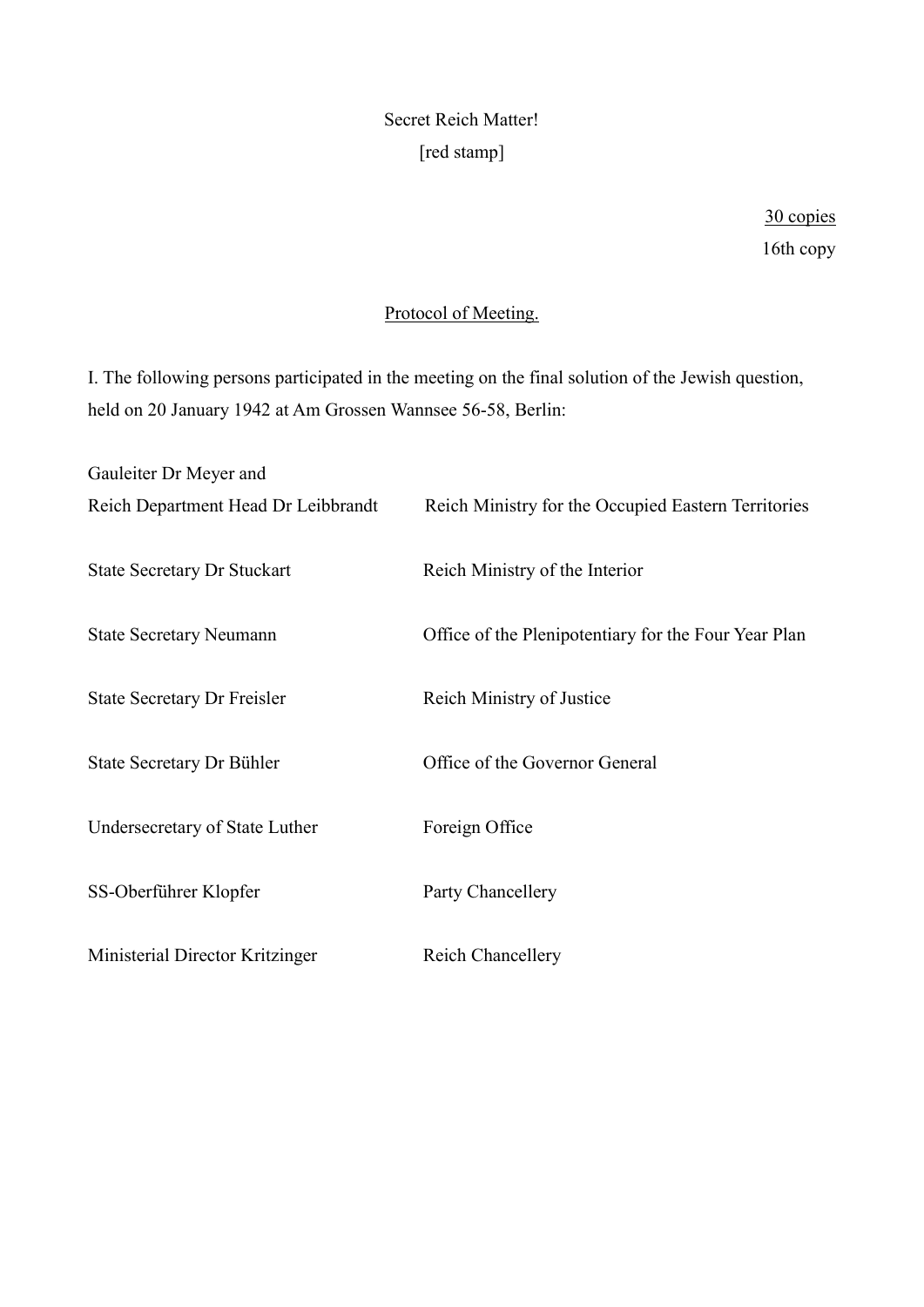- 2 -

SS-Gruppenführer Hofmann Race and Settlement Main Office

SS-Gruppenführer Müller Reich Security Main Office SS-Obersturmbannführer Eichmann

SS-Oberführer Dr Schöngarth Security Police and Security Service of the SS (SD) Commander of the Security Police and the Security Service of the SS (SD) in the General Government

SS-Sturmbannführer Dr Lange Security Police and Security Service of the SS (SD) Commander of the Security Police and Security Service of the SS (SD) for the General District Latvia, representing the Commander of the Security Police and the Security Service of the SS (SD) for the Reich Commissariat Ostland.

II. SS-Obergruppenführer H e y d r i c h , Head of the Security Police and the SD, opened the meeting with the announcement that the Reich Marshal had put him in charge of preparations for the final solution of the Jewish question. He noted that this conference had been convened to clarify fundamental questions.

The Reich Marshal's request to be sent a draft regarding the organisational, technical and material aspects of the final solution of the Jewish question requires that all of the central agencies directly involved with these questions address them jointly in advance in order to align their activities.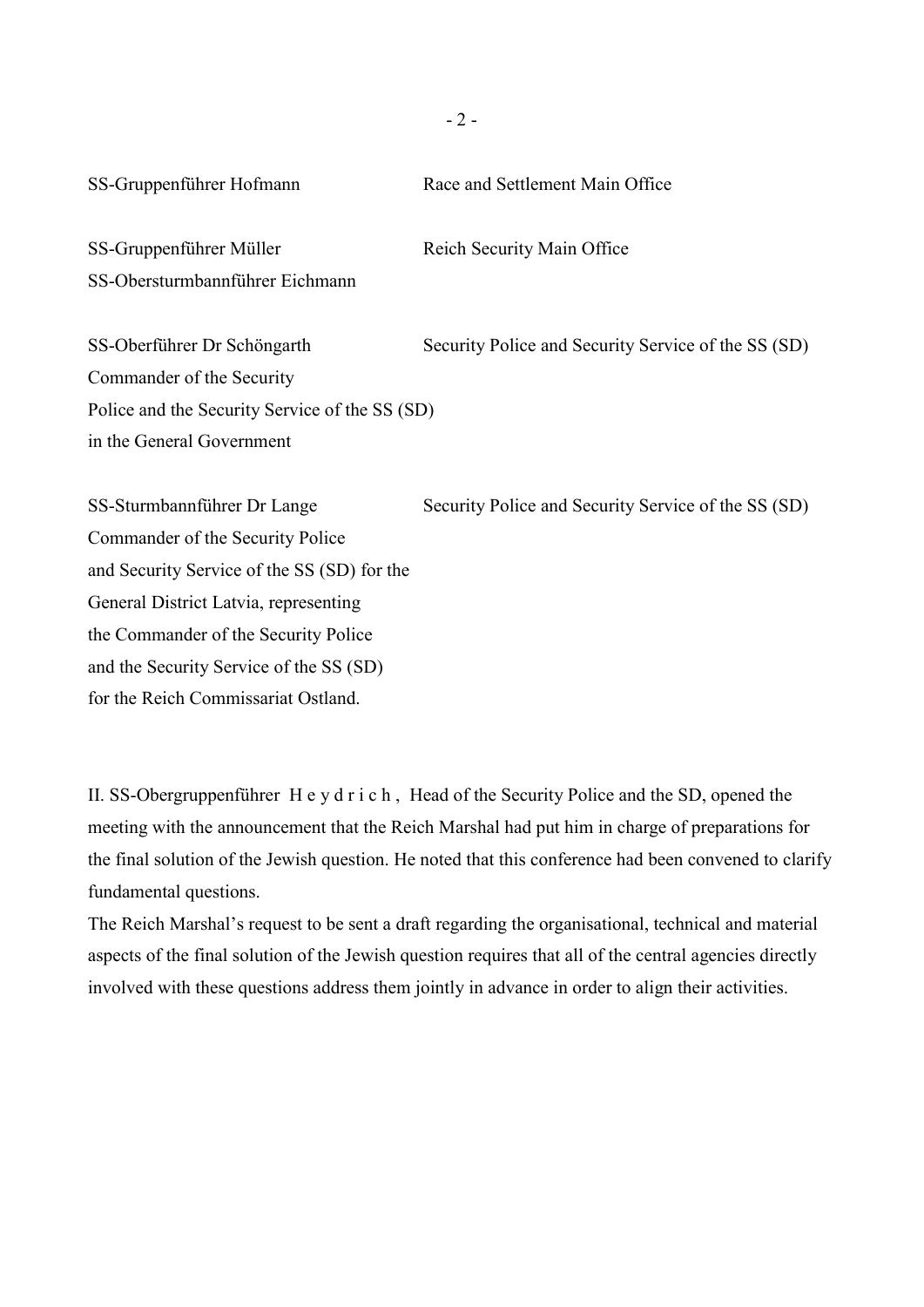The authority for directing the final solution of the Jewish question rests with the Reichsführer SS and Head of German Police (Office of the Head of the Security Police and the SD), regardless of geographical boundaries.

The Head of the Security Police and the SD then gave a brief review of the struggle conducted so far against this foe. The most important elements are:

a) forcing the Jews out of the various spheres of life [*Lebensgebiete*] of the German people, b) forcing the Jews out of the living space [*Lebensraum*] of the German people.

In pursuit of these endeavours, an intensified and planned effort was made to accelerate the emigration of Jews from the Reich, as the only provisional solution available.

By order of the Reich Marshal, a Reich Central Office for Jewish Emigration was established in January 1939; its direction was entrusted to the Head of the Security Police and the SD. Its particular tasks were

a) to take all measures for the preparation of increased emigration of the Jews;

b) to direct the flow of emigration;

c) to speed up emigration in individual cases.

The aim of this task was to cleanse German living space of Jews by legal means.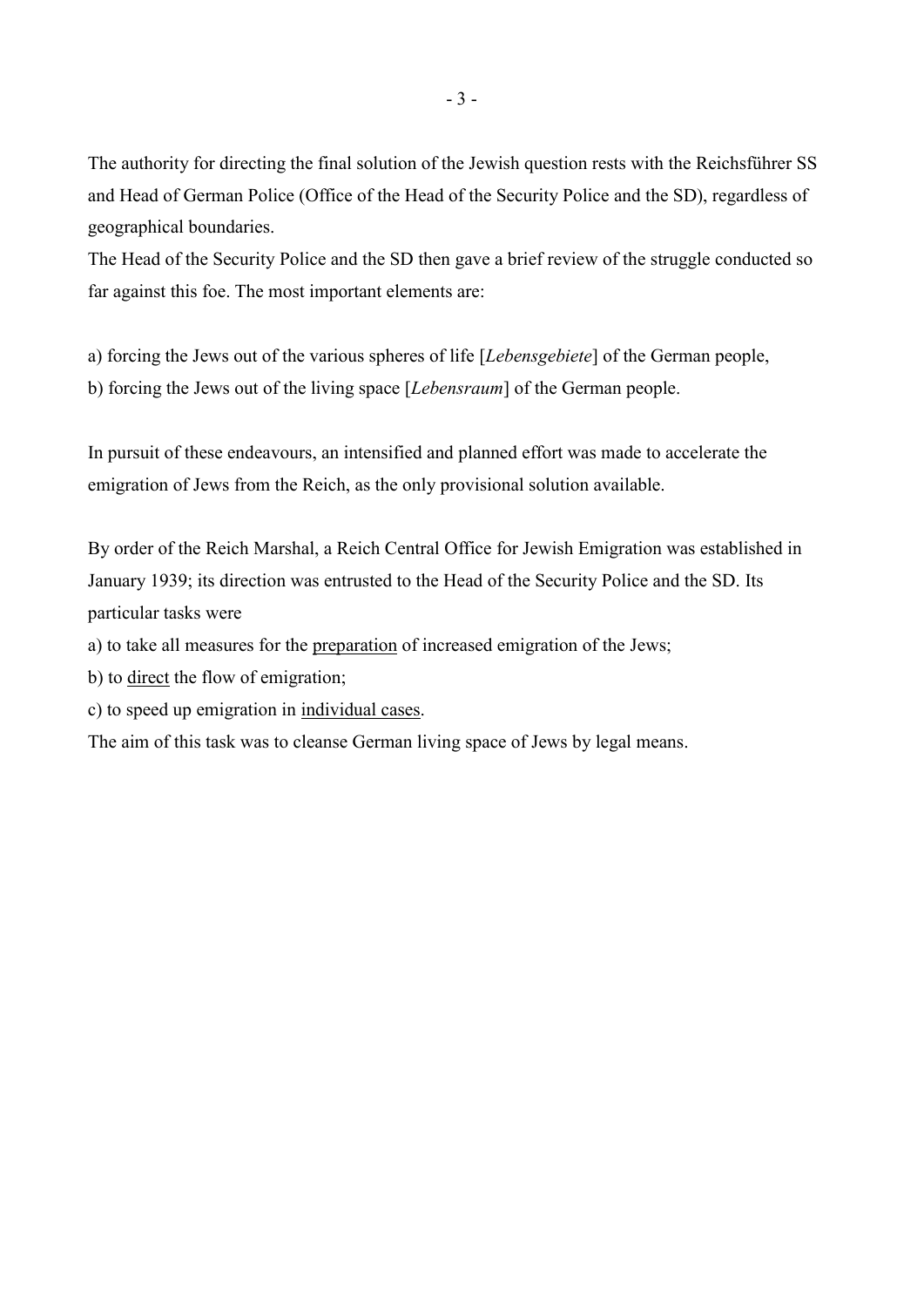The disadvantages of such forced emigration methods were evident to all agencies concerned. Yet in the absence of other feasible solutions they had to put up with them for the time being.

In the period that followed, the handling of emigration was not a German problem alone, but one that had to be addressed by the relevant authorities of the destination or immigration countries too. Financial difficulties such as the increases ordered by the governments of various foreign countries in the financial means emigrants had to show upon landing and in landing fees, a lack of berths on ships, and constantly tightening restrictions and bans on immigration, all posed an extraordinary hindrance to efforts to emigrate. Yet despite these difficulties, a total of around 537,000 Jews were induced to emigrate between the [Nazi] assumption of power and the cutoff date of 31 October 1941. Of these,

| from 30.1.1933 | from the Altreich [Germany before 1938]                      | approx. 360,000 |
|----------------|--------------------------------------------------------------|-----------------|
| from 15.3.1938 | from the Ostmark [Austria]                                   | approx. 147,000 |
| from 15.3.1939 | from the Protectorate of Bohemia and Moravia approx. 30,000. |                 |

Emigration was financed by the Jews or the Jewish political organisations themselves. In order to make sure that the proletarianised Jews would not stay behind, it was determined that affluent Jews had to finance the emigration of Jews without means; to this end, a contribution or emigration tax based on individual wealth, was imposed, the proceeds being used to meet the financial obligations incurred in the emigration of destitute Jews.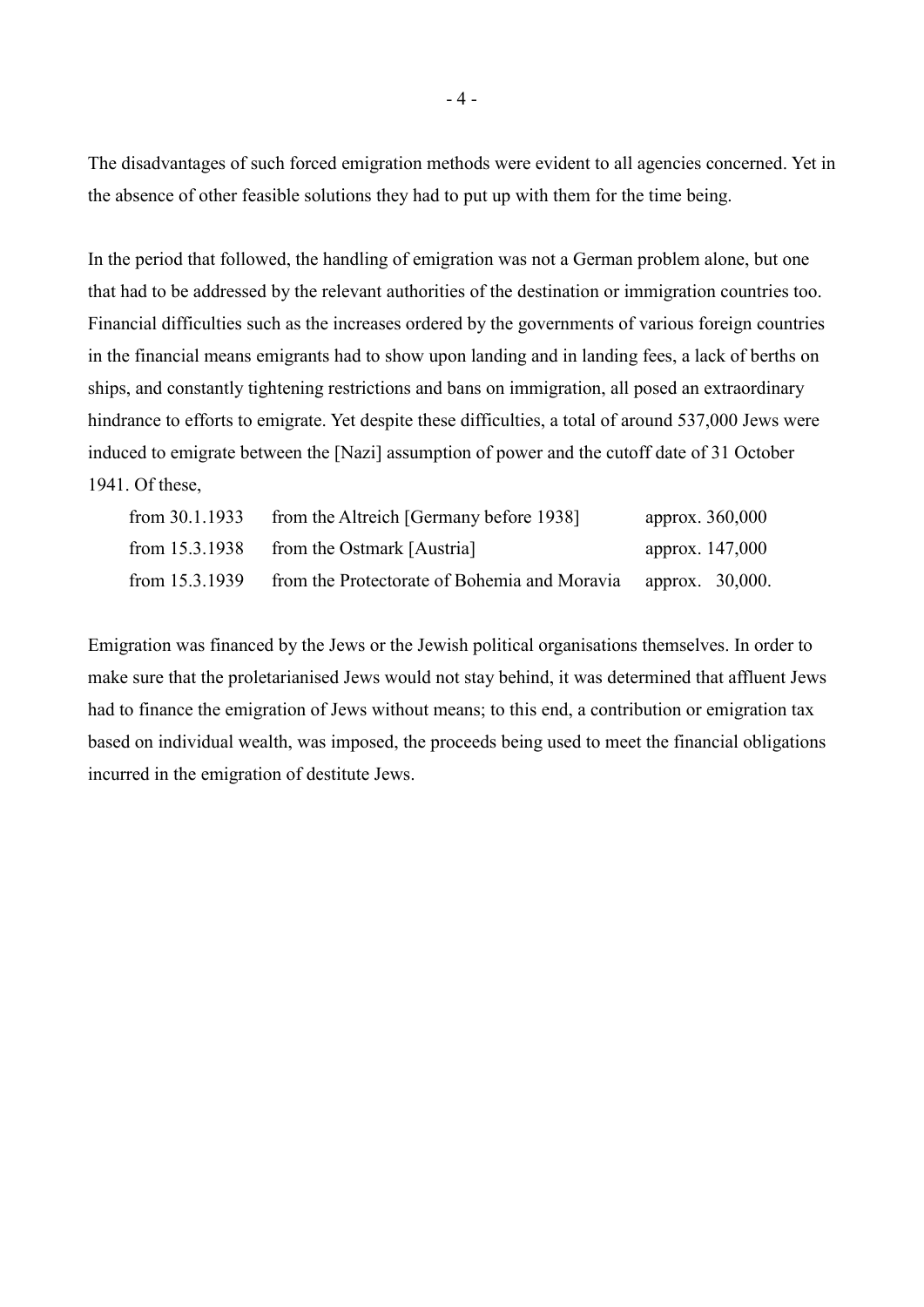In addition to this levy in Reichsmarks, foreign currency was required as evidence of means to be presented upon arrival abroad and to pay landing fees. In order to conserve German foreign currency reserves, Jewish financial institutions abroad were called upon by Jewish organisations in this country to arrange for the provision of the required sums in foreign currency. Up to 30 October 1941, a total of about \$ 9,500,000 all told was provided in this way by these foreign Jews as gifts.

In the meantime, the Reichsführer SS and Head of the German Police has forbidden any further emigration of Jews in view of the dangers posed by emigration in wartime and in view of the possibilities in the East.

III With appropriate prior authorisation from the Führer, emigration has now been replaced by evacuation of the Jews to the East as another possible solution. However, these operations should be regarded only as provisional options, though they are already supplying practical experience of vital importance in view of the coming final solution of the Jewish question.

In the course of this final solution of the Jewish question, roughly eleven million Jews will be taken into consideration. They are distributed over the individual countries as follows: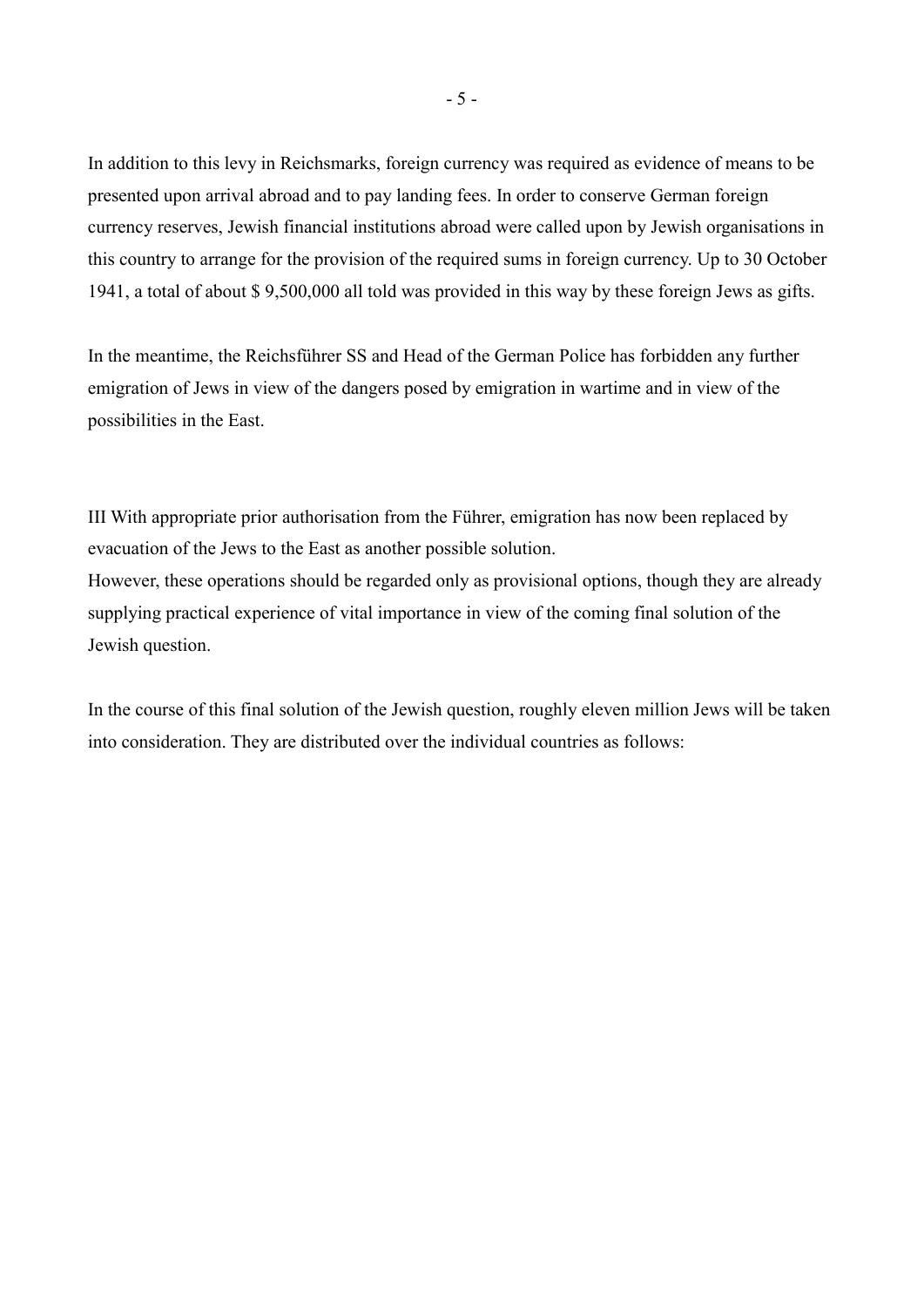| Country   |                                                         | Number           |
|-----------|---------------------------------------------------------|------------------|
| A.        | Altreich [Germany before 1938]                          | 131,800          |
|           | Ostmark [Austria]                                       | 43,700           |
|           | <b>Eastern Territories</b>                              | 420,000          |
|           | <b>General Government</b>                               | 2,284,000        |
|           | <b>Bialystok</b><br>Protectorate of Bohemia and Moravia | 400,000          |
|           | Estonia - free of Jews -                                | 74,200           |
|           | Latvia                                                  |                  |
|           | Lithuania                                               | 3,500            |
|           | Belgium                                                 | 34,000<br>43,000 |
|           | Denmark                                                 | 5,600            |
|           | France / Occupied territory                             | 165,000          |
|           | Unoccupied territory                                    | 700,000          |
|           |                                                         |                  |
|           | Greece                                                  | 69,600           |
|           | Netherlands                                             | 160,800          |
|           | Norway                                                  | 1,300            |
|           |                                                         |                  |
| <b>B.</b> | Bulgaria                                                | 48,000           |
|           | England                                                 | 330,000          |
|           | Finland                                                 | 2,300            |
|           | Ireland                                                 | 4,000            |
|           | Italy, including Sardinia                               | 58,000           |
|           | Albania                                                 | 200              |
|           | Croatia                                                 | 40,000           |
|           | Portugal                                                | 3,000            |
|           | Romania, including Bessarabia                           | 342,000          |
|           | Sweden                                                  | 8,000            |
|           | Switzerland                                             | 18,000           |
|           | Serbia                                                  | 10,000           |
|           | Slovakia                                                | 88,000           |
|           | Spain                                                   | 6,000            |
|           | Turkey (European part)                                  | 55,500           |
|           | Hungary                                                 | 742,800          |
|           | <b>USSR</b>                                             | 5,000,000        |
|           | Ukraine<br>2,994,684                                    |                  |
|           | Belorussia, without                                     |                  |
|           | <b>Bialystok</b><br>446,484                             |                  |
|           | Total:<br>more than                                     | 11,000,000       |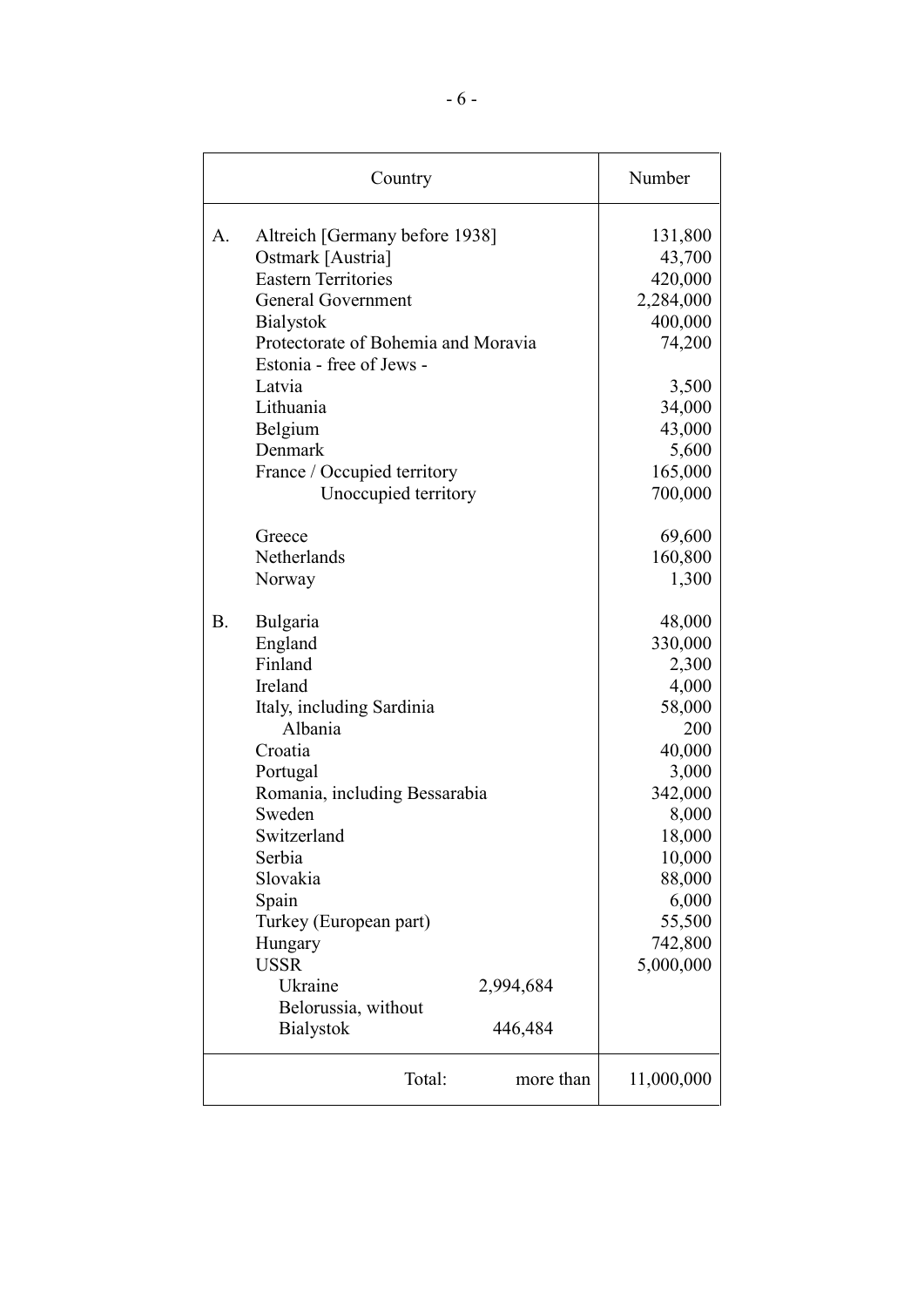The figures listed here for Jews in the different countries, however, pertain only to those who are of Jewish faith [*Glaubensjuden*] as definitions of Jews along racial lines are still lacking there to a certain extent. Given the prevailing attitudes and opinions, the handling of the problem in the individual countries will encounter certain difficulties, particularly in Hungary and Romania. For instance, even today the Jew in Romania can still obtain for cash the appropriate documents that certify officially that he is of foreign nationality.

The influence that Jews exert throughout the USSR is well known. Approximately five million Jews live in the European part of Russia, barely a quarter of a million in the Asian part. The distribution by occupation of Jews living in the European part of the USSR was roughly as follows:

| Agriculture                    | $9.1\%$ |
|--------------------------------|---------|
| Urban workers                  | 14.8 %  |
| Trade                          | 20.0 %  |
| State employees                | 23.4 %  |
| Private occupations,           |         |
| medicine, press, theatre, etc. | 32.7 %  |

In the course of the final solution, and under appropriate supervision, the Jews are to be utilised for work in the East in a suitable manner. In large labour columns, separated by sex, the Jews capable of working will be dispatched to these regions to build roads. In the process, a large portion will undoubtedly drop out through natural reduction.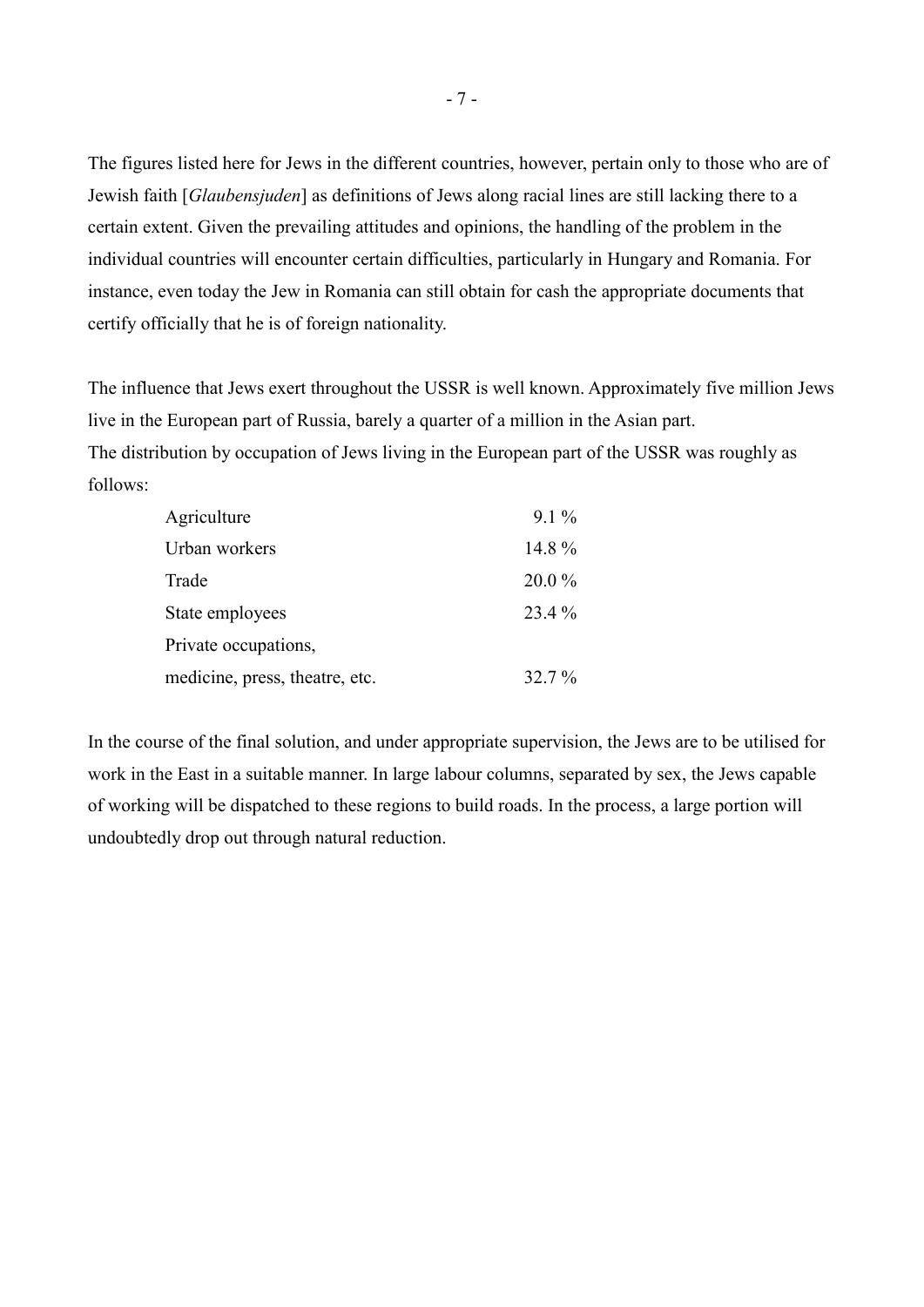Those who ultimately should possibly get by will have to be given suitable treatment because they unquestionable represent the most resistant part and therefore constitute a natural selection that, if released, become the germ cell of renewed Jewish revival. (Witness the experience of history.)

In the course of the practical implementation of the final solution, Europe will be combed through from West to East. Priority will have to be given to the territory of the Reich, including the Protectorate of Bohemia and Moravia, if only because of the housing issue and other socio-political needs.

The evacuated Jews will first be taken, group by group, to so-called transit ghettos, from where they will be transported onwards to the East.

As SS-Obergruppenführer H e y d r i c h pointed out in addition, an important prerequisite for carrying out the evacuation at all is a precise definition of the persons under consideration.

The intention is not to evacuate Jews over the age of 65, but to transfer them to an old-people's ghetto – Theresienstadt has been earmarked for this purpose.

In addition to these age groups – of the 280,000 Jews living in the Altreich and the Ostmark on 31 October 1941, some 30 % are over 65 – the old-people's ghetto will continue to receive severely war disabled Jews and Jews with war decorations (Iron Cross First Class). This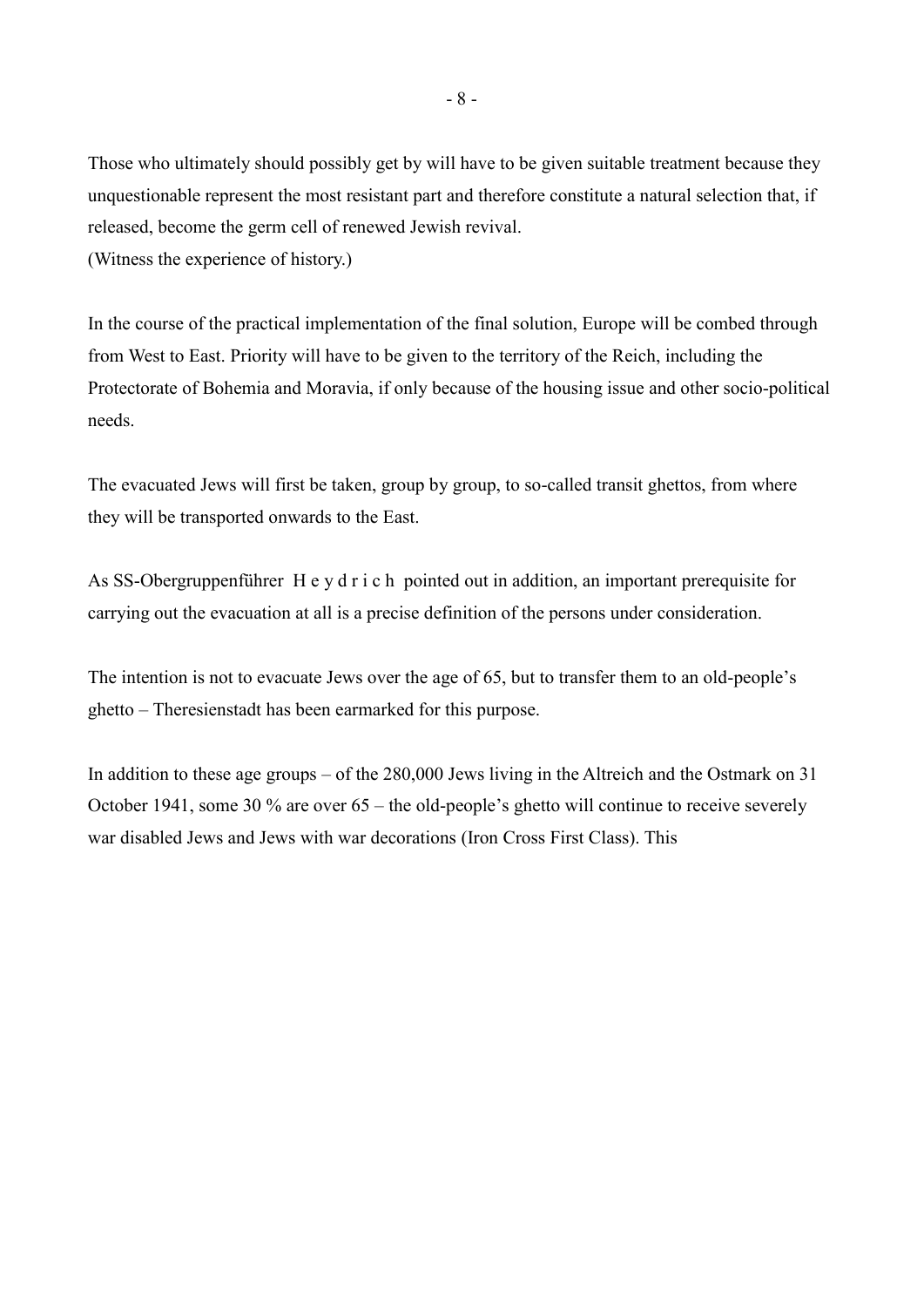expedient solution will eliminate the many interventions at a stroke.

The start of the individual larger evacuation operations will depend to a great extent on military developments. With regard to the manner in which the final solution will be carried out in those European territories which we now either occupy or influence, it has been suggested that the pertinent specialists in the Foreign Office should confer with the responsible official of the Security Police and the SD.

In Slovakia and Croatia the situation is no longer all that difficult since the most essential key questions in this respect have already been resolved there. In the meantime, the Romanian government has likewise appointed a commissioner for Jewish affairs. In order to settle the matter in Hungary, in the near future it will be necessary to impose an adviser for Jewish questions on the Hungarian government.

With regard to the beginning of preparations for a settlement of this problem in Italy, SS-Obergruppenführer H e y d r i c h considers it appropriate to establish contact with the Head of Police regarding these matters.

In occupied and unoccupied France, the registration of Jews for evacuation will – in all likelihood – be able to proceed without major difficulties.

Regarding this issue, Undersecretary of State L u t h e r remarked that the thorough treatment of this problem will cause difficulties in some countries, notably the Nordic states, and that it is therefore advisable to defer action in these countries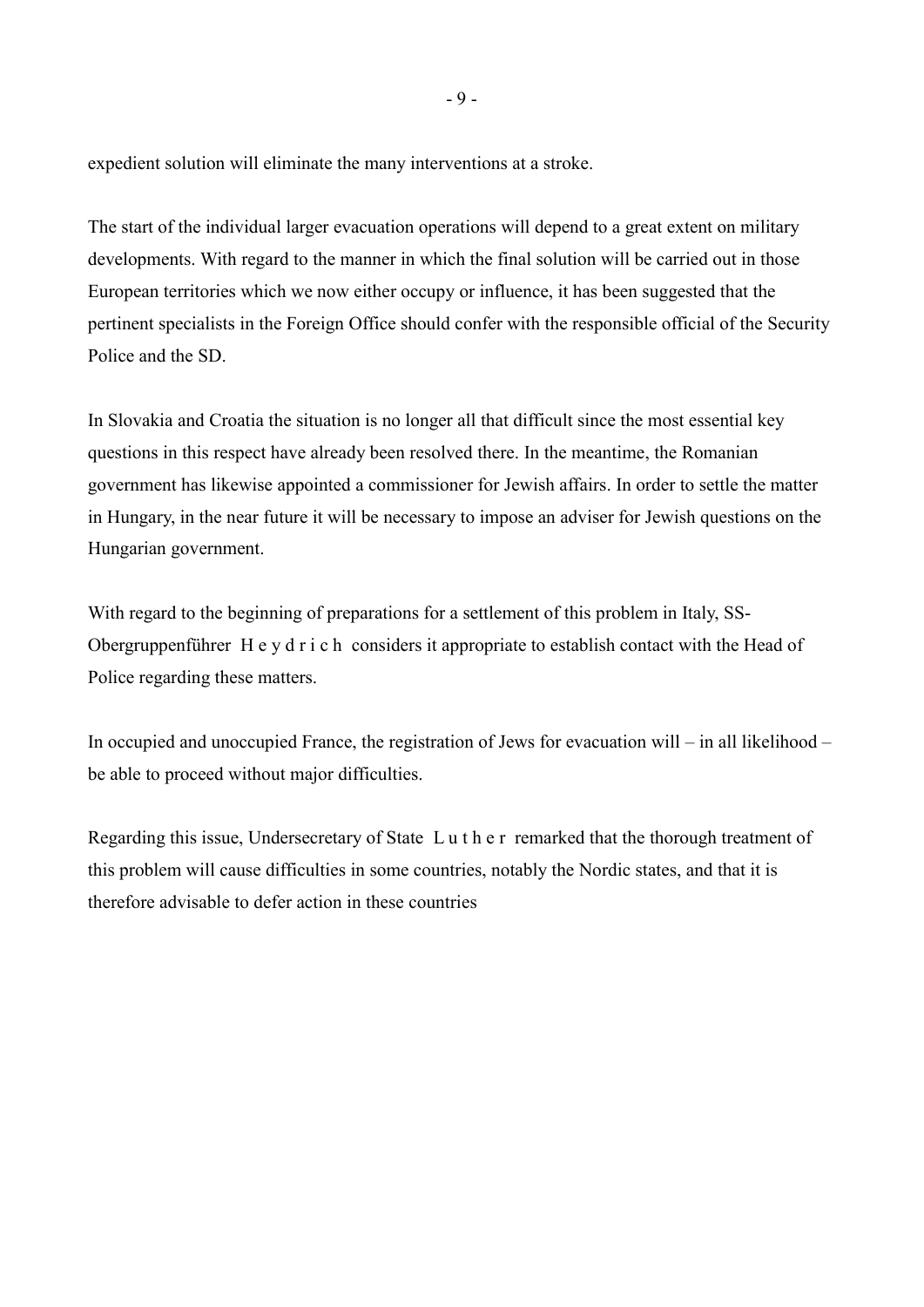for the time being. Given the insignificant number of Jews involved there, such a postponement will in any case not amount to any substantial curtailment.

By contrast, the Foreign Office foresees no major difficulties in South-Eastern and Western Europe.

SS-Gruppenführer H o f m a n n intends to send a specialist from the Race and Settlement Main Office to Hungary for general orientation when the Head of the Security Police and the SD begins tackling the matter over there. It was decided that this specialist from the Race and Settlement Main Office – who is not to become actively involved – be officially assigned as an assistant to the Police Attaché on a temporary basis.

IV. For the implementation of the final solution, the Nuremberg Laws should form the basis to a certain extent, though the solution to issues pertaining to mixed marriages and *Mischlinge* is also a prerequisite for clearing up the problem completely.

With reference to a letter from the Head of the Reich Chancellery, the Head of the Security Police and the SD thereupon discussed – for the moment still theoretically – the following issues:

1) Treatment of first-degree *Mischlinge* [persons of Jewish and Non-Jewish parents/grandparents]

First-degree *Mischlinge* will be treated as Jews in regard to the final solution of the Jewish question.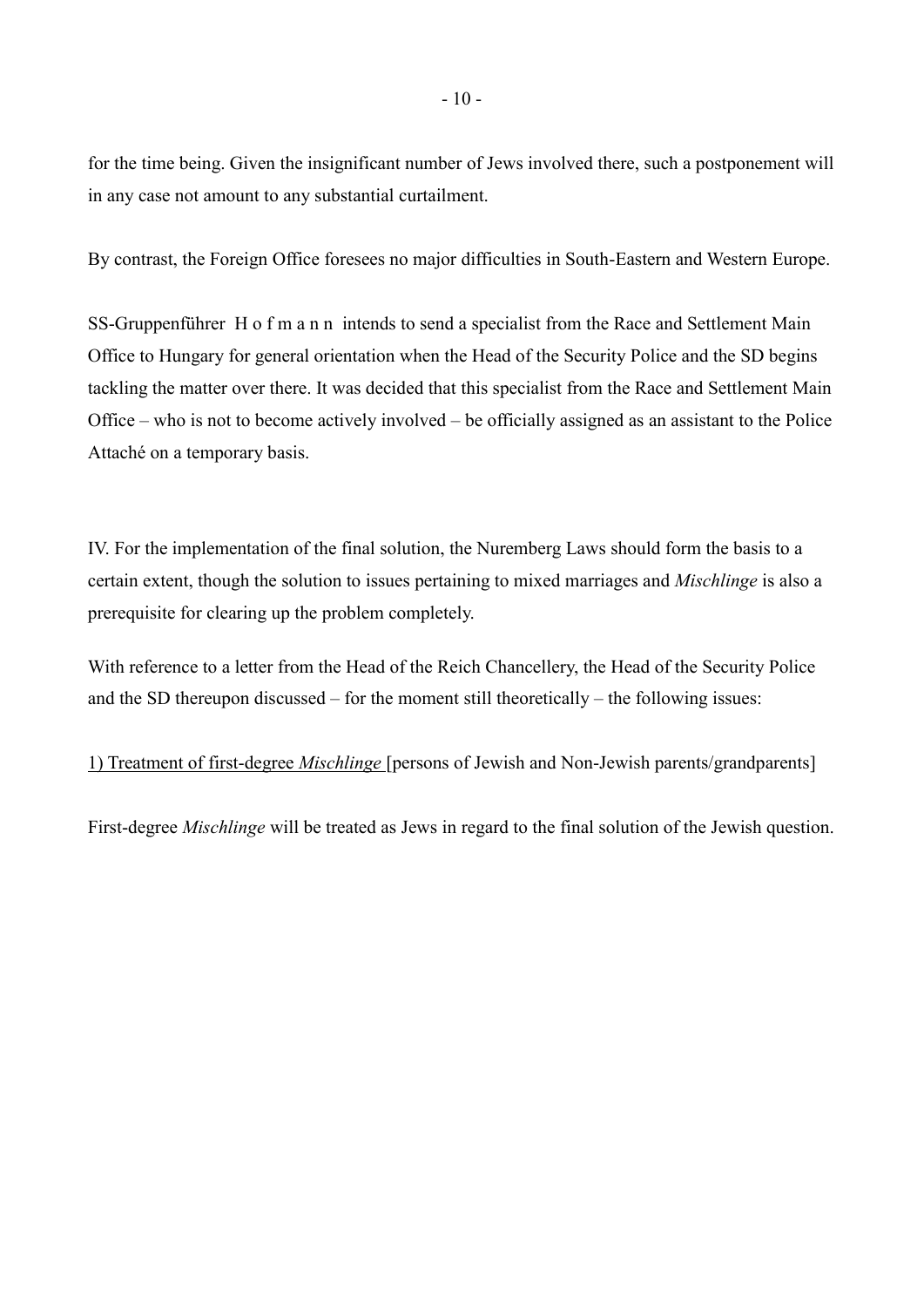The following will be exempt from this treatment:

a) First-degree *Mischlinge* married to persons of pure German blood, if the marriage has resulted in children (second-degree *Mischlinge*). These second-degree *Mischlinge* will essentially be treated as Germans.

b) First-degree *Mischlinge* who have up to now been granted exemptions in some selected spheres of life by the highest authorities of Party and state. Each individual case must be reviewed, whereby the possibility cannot be ruled out that the new decision may be again to the *Mischling's* disadvantage.

The prerequisites for granting any exemption must always be the fundamental merit of the *Mischling* in question himself. (The merits of the German-blooded parent or spouse do not count). Any first-degree *Mischling* to be exempted from evacuation will be sterilised in order to prevent any progeny and to settle the *Mischling* problem once and for all. Sterilisation will be voluntary, but it is the precondition for remaining in the Reich. The sterilised "*Mischling*" will henceforth be exempt from all restrictive provisions to which he was previously subjected.

#### 2) Treatment of second-degree *Mischlinge*

Second-degree *Mischlinge* will be treated in principle as persons of German blood, except in the following instances when second-degree *Mischlinge* will be treated as Jews: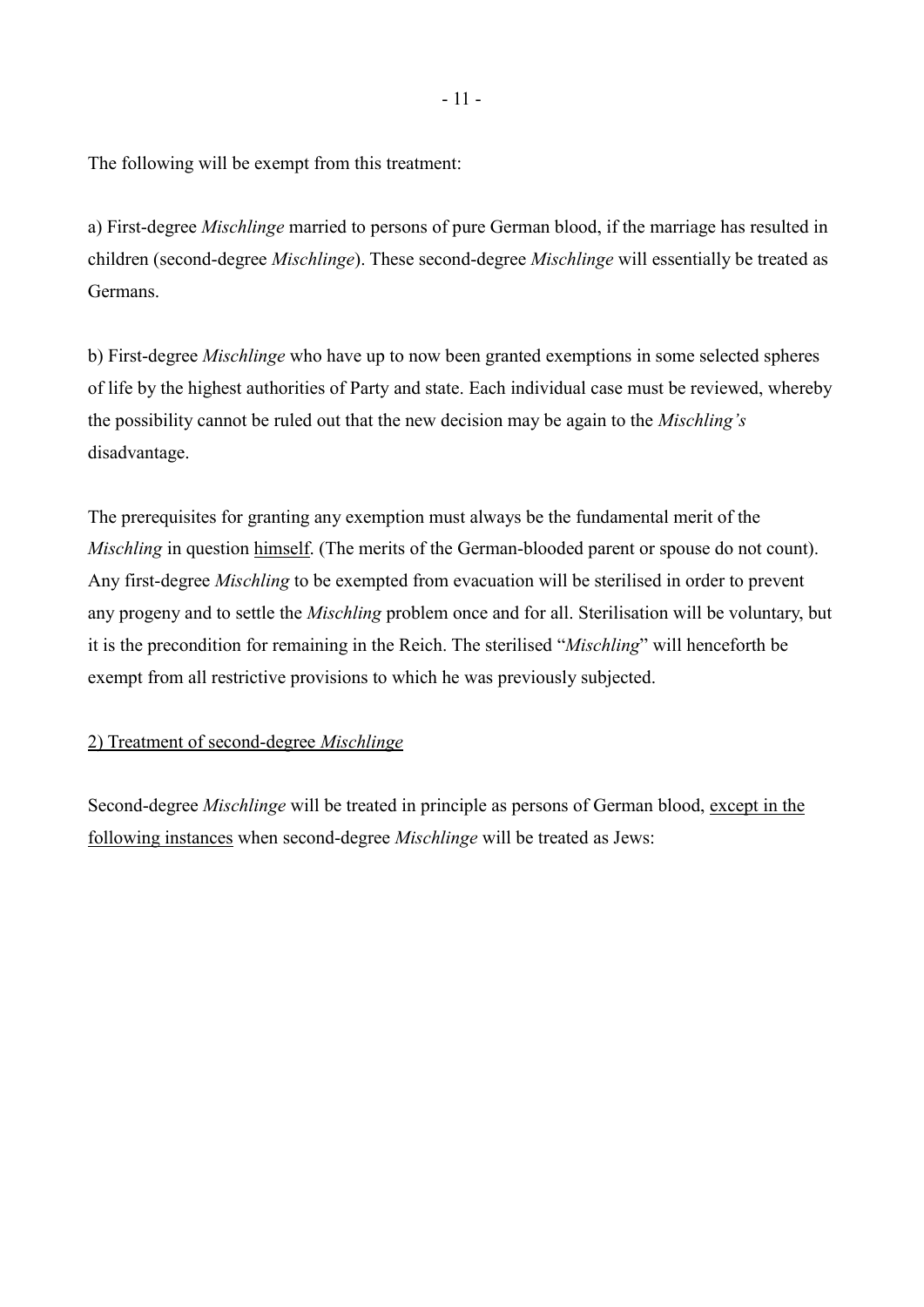a) The second-degree *Mischling* is the descendent of a bastard marriage (both spouses being *Mischlinge*).

b) The racial appearance of a second-degree *Mischling* is particularly unfavourable, in which case he will be classed with the Jews already based on his external appearance.

c) A particularly negative police and political assessment of the second-degree *Mischling*, indicating that he feels and behaves like a Jew.

Even in such cases, no exceptions are to be made if the second-degree *Mischling* is married to a person of German blood.

## 3) Marriages between full Jews and persons of German blood

Here it must be decided on a case by case basis whether the Jewish spouse should be evacuated or, taking into account the effect of such a measure on the German relatives of these mixed marriages, be transferred to an old-people's ghetto.

#### 4) Marriages between first-degree *Mischlinge* and persons of German blood

#### a) No children

If the marriage has remained childless, the first-degree *Mischling* will be evacuated or transferred to an old-people's ghetto. (The same treatment as in marriages between full Jews and persons of German blood; point 3)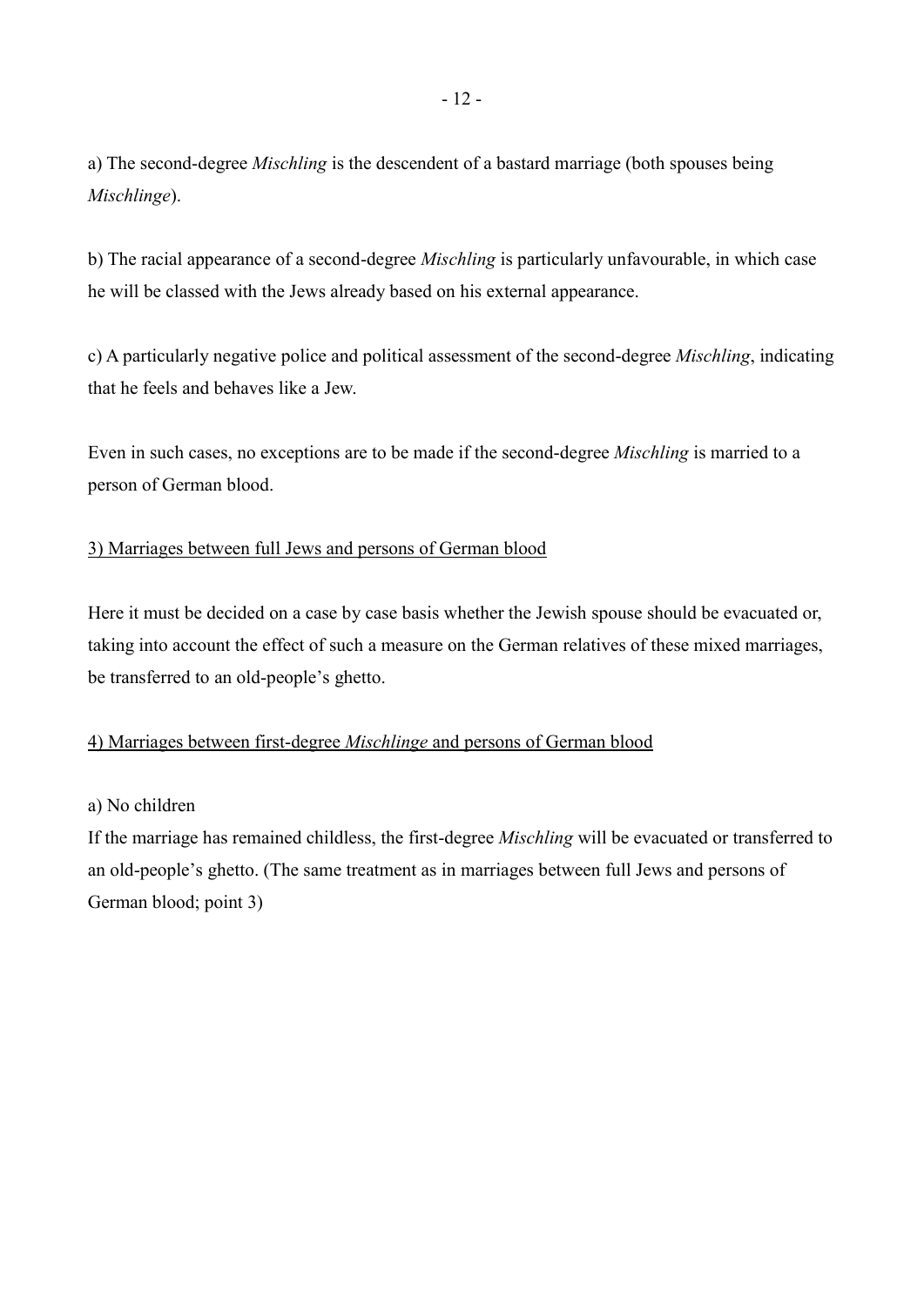b) With children

If children have resulted from the marriage (second-degree *Mischlinge*), they will, if they are to be treated as Jews, be evacuated or sent to a ghetto along with the first-degree *Mischling*. If these children are to be treated as Germans (standard cases), they are exempted from evacuation, as is therefore the first-degree *Mischling*.

#### 5) Marriages between first-degree *Mischlinge* and first-degree *Mischlinge* or Jews

In these marriages, all parties (including children) will be treated as Jews and therefore evacuated or transferred to an old-people's ghetto.

## 6) Marriages between first-degree *Mischlinge* and second-degree *Mischlinge*

Both spouses will be evacuated or transferred to an old-people's ghetto, regardless of whether or not they have children, because, as a rule, any offspring of such marriages will, racially speaking, have stronger Jewish blood than second-degree *Mischlinge*.

SS-Gruppenführer H o f m a n n is of the view that extensive use must be made of sterilisation, particularly because once the *Mischling*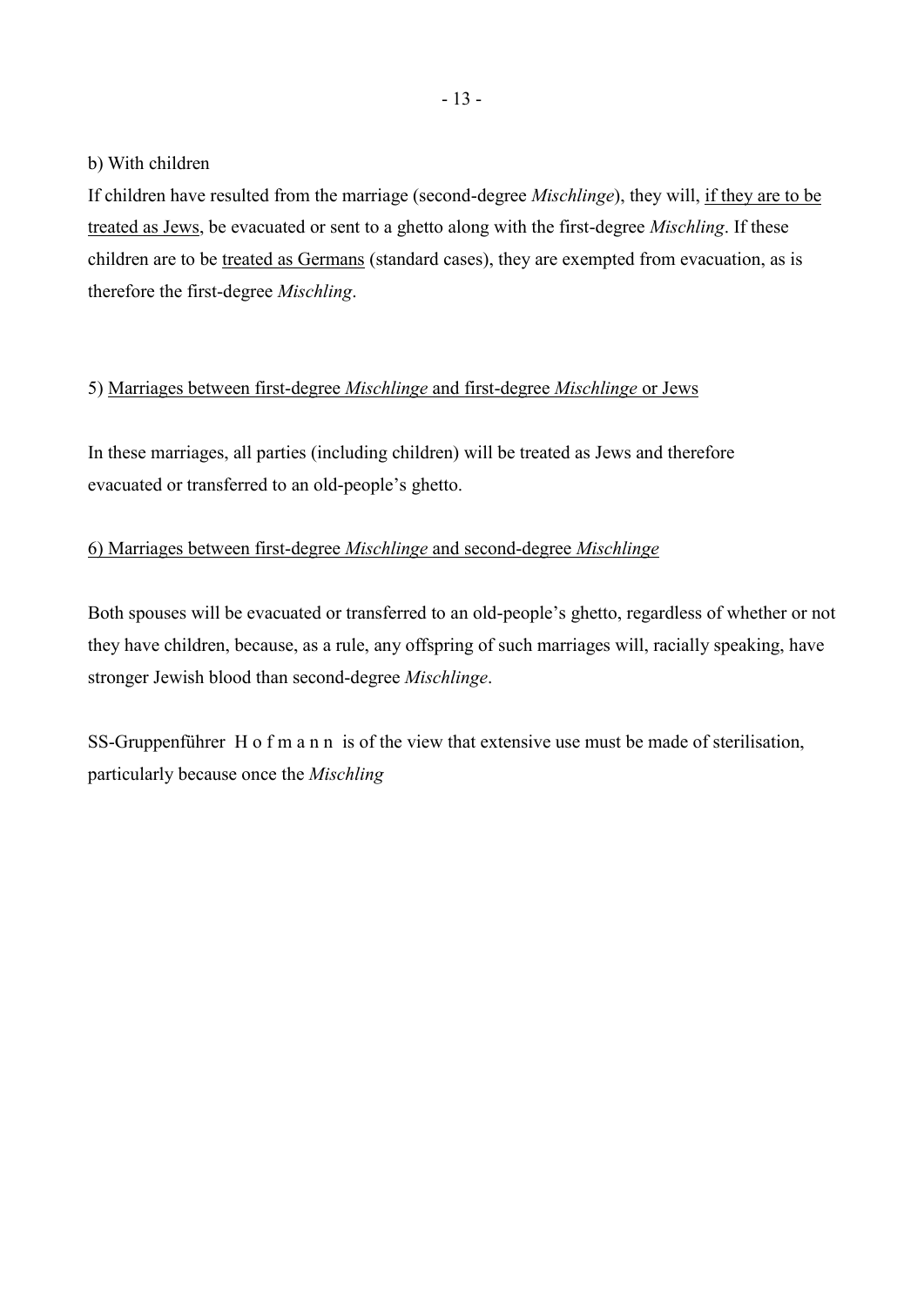faces the choice between evacuation and sterilisation, he will prefer to undergo sterilisation.

State Secretary Dr S t u c k a r t noted that the practical implementation of the possible solutions regarding mixed marriages and *Mischling* questions just discussed would, in this form, constitute endless administrative work. In order to take into account the biological aspects as well, State Secretary Dr S t u c k a r t suggested that forced sterilisation be embarked upon.

To simplify the problem of mixed marriages, further possibilities should be considered, with the objective, for instance, of the legislator simply ruling: "these marriages are hereby dissolved"

With regard to the question of how the evacuation of the Jews will affect the economy, State Secretary N e u m a n n stated that Jews currently working in industries essential to the war effort could not be evacuated as long as there were no replacements for them.

SS-Obergruppenführer H e y d r i c h pointed out that on the basis of the guidelines approved by him for the implementation of the evacuations currently underway, these Jews would not be evacuated anyway.

State Secretary Dr B ü h l e r declared that the General Government would welcome it if the final solution of this question were to begin in the General Government, because for one thing the transportation problem was not of overriding importance there,